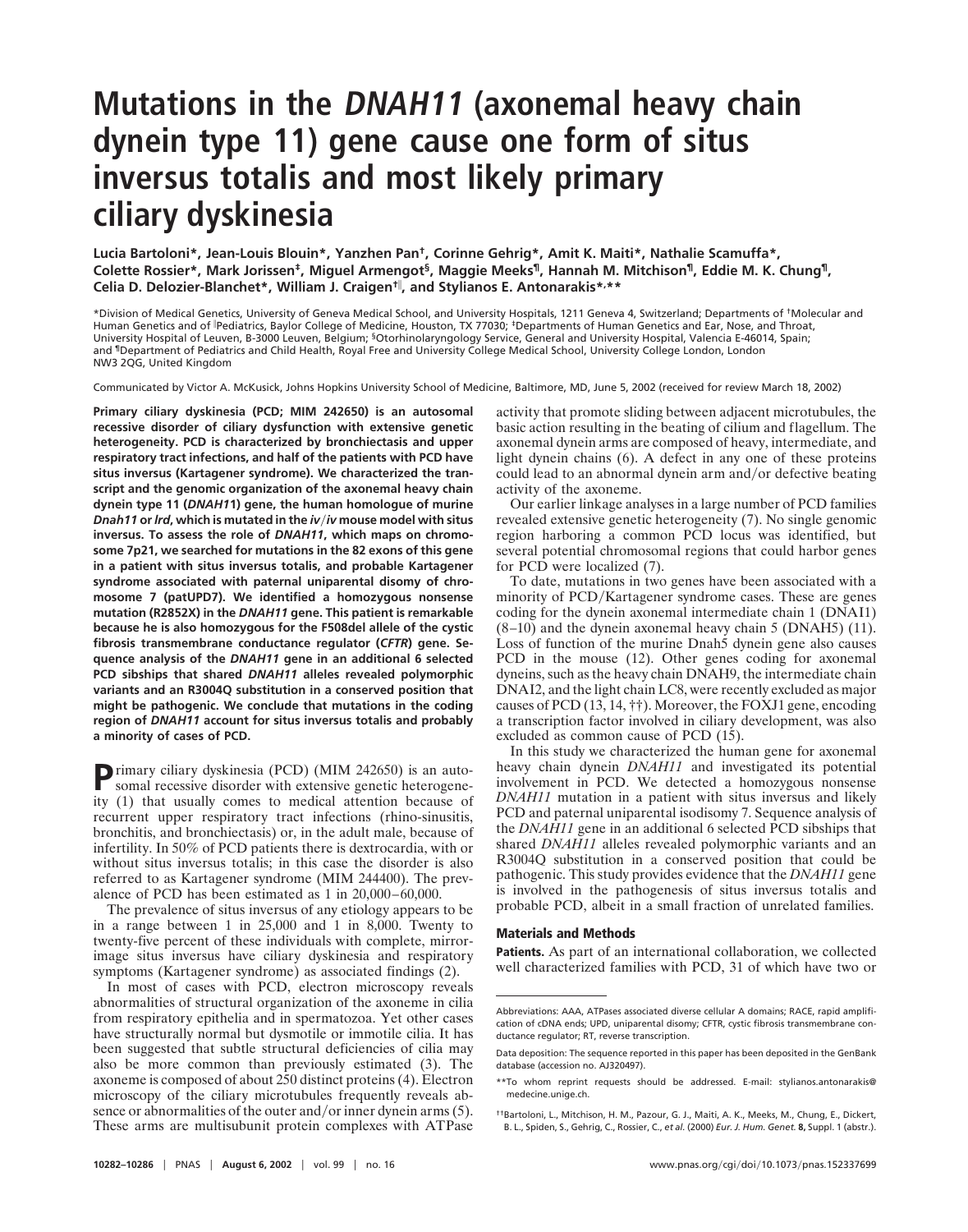more affected individuals; these families were described in ref 7. A microsatellite (CA)n repeat, D7S493, beginning at nucleotide 22 of intron 55 of the *DNAH11* gene, was used as a marker to genotype the members of these 31 families. This marker was PCR-amplified with touchdown cycles from 50–60°C as the annealing temperature, using primers 5'-GGAAGTTC-CCAGCCATAGTT-3' and 5'-GAAAGCACTTACCTACT-GAGGATTT-3'. Six families in which affected individuals shared both alleles at marker D7S493 were chosen for further mutation analysis.

DNA from a previously described male patient (C.C.) with significant respiratory disease, abnormal sweat chloride test, and homozygosity for the F508del mutation in the cystic fibrosis transmembrane conductance regulator (CFTR) gene (16) was also analyzed. The respiratory disease had an earlier age of onset and was considerably more severe than in patients with CFTR F508del homozygosity. At his current age of 7 years, the patient is on continuous oxygen and assisted ventilation and is considered to have end-stage lung disease. In addition to cystic fibrosis, this patient has dextrocardia with a structurally normal heart and visceral situs inversus with one structurally normal spleen. Biopsy of a clinically normal bronchial region (without inflammation) was performed to evaluate ciliary function and structure. No normal ciliary motion was observed, despite the lack of an inflammatory infiltrate. Electron microscopy demonstrated structurally normal cilia, with the typical  $9 + 2$  doublet microtubular configuration and normal inner and outer dynein arms. The likely diagnosis is the co-occurrence of two distinct but related phenotypes, those of cystic fibrosis and of PCD. Paternal uniparental disomy (UPD) for chromosome 7 was suspected and confirmed, as the F508del CFTR mutation was not present in the mother's DNA (16).

**Genomic and cDNA Sequences of DNAH11.** We first identified 2 overlapping clone sequences contributed by the Genome Sequencing Center of the Washington University School of Medicine (GenBank accession nos. AC005078 and AC004002) coding for the central region of a putative outer arm axonemal beta heavy dynein chain that mapped to chromosome 7p21. Sequence comparison indicated that the putative protein was highly homologous to the mouse Dnah11/lrd predicted protein. Additional sequenced clones were added from the publicly available genome sequence (www.ncbi.nlm.nih.gov/genome/guide/ human/): AC004595 corresponding to the 5' end of the gene, AC73102, AC013481, and AC092097, and a larger contig with gaps was constructed. The public data were integrated with those of the Celera database (www.celera.com/) (clone GAx2HTBL43YA41) to reconstruct the entire sequence of the region harboring the human *DNAH11* gene.

The sequence data were used to determine the genomic structure and the exon–intron junctions, to recognize informative dinucleotide polymorphisms internal to the gene and to develop oligonucleotide primers for the cloning of the *DNAH11* cDNA.

Detailed analysis of the genomic sequence was performed by using numerous programs, many of which interfaced with NIX at Human Genome Mapping Project (www.hgmp.mrc.ac.uk/ registered/webapp/NIX/).

Short partial cDNA sequences corresponding to the first P-loop of *DNAH11*, and a few expressed sequence tags were available in the early stages of the *DNAH11* cDNA characterization. Additional cDNA sequences were determined by several methods, including 5 and 3' rapid amplification of cDNA ends (RACE), reverse transcription (RT)-PCR, and cDNA library screening.

Probes corresponding to different *DNAH11* exons were used to screen approximately 600,000 clones from a human testis  $\lambda$ gt10 cDNA library 5' stretch (CLONTECH). Clones with sequences identical to the genomic sequence were further analyzed and used as probes to expand the cDNA cloning. PCR

amplification of testis and fetal lung cDNA libraries with vector primers  $\lambda$ gt10F or  $\lambda$ gt10R and a *DNAH11*-specific primer was also used to obtain additional sequences of *DNAH11*. The 5' and 3' RACE reactions were performed on mRNA from human nasal epithelium after *in vitro* ciliogenesis (17), and were performed on fetal lung poly $(A)$  RNA by using the Marathon cDNA amplification or the SMART-RACE cDNA kits (CLONTECH), according to the manufacturer's specifications.

The genomic sequence allowed the in silico determination of all *DNAH11* exons by BLAST analysis using the mouse *lrd*-*Dnah11* cDNA and the human cDNA sequences. The identity of putative exons was confirmed by RT-PCR from nasal epithelium, testis, and fetal lung cDNAs or cDNA libraries. Analysis of the putative protein sequence was performed with numerous computer programs available through the ''Tools'' option of ExPASy (www. expasy.org/tools/). Multiple sequence alignments with published full-length axonemal dyneins were performed by using the CLUSTALW program (18) and shaded with GENEDOC (www. psc.edu/biomed/genedoc/).

**Mutation Search.** The 82 exons of the *DNAH11* gene were amplified by using DNA from one affected individual from each sibship showing concordance for both *DNAH11* alleles, and from patient C.C. The amplicons were purified by Qiaquick columns (Qiagen) and directly sequenced by using standard protocols for the ABI377 automated sequencer. Sequence analyses and assembly were performed by using the gap4 of Staden package (19) and SEQUENCHER (Gene Codes) programs. When differences from the publicly available genomic sequence were found, the corresponding exons were amplified and sequenced in 10 unrelated controls from the Centre d'Etude du Polymorphisme Humain (CEPH) families (20), and in appropriate Hispanic controls.

## **Results and Discussion**

In this study we investigated the potential involvement of a candidate gene, *DNAH11*, in situs inversus and PCD. The rationale for selecting the axonemal heavy chain dynein 11, *DNAH11*, gene is fourfold. First, various chains of axonemal dyneins are structural components of the dynein arms (6) within the ciliary microtubular structures of respiratory epithelia and sperm cells; these arms are often absent or defective in PCD patients (5). In addition, mutations of evolutionarily conserved dynein genes cause ciliary movement abnormalities in *Chlamydomonas* (21). Second, a missense mutation (E2271K) in the homologous mouse gene *Dnah11* (*lrd*), has been described in the  $iv/iv$  (inversum viscerum) murine model that is characterized by situs inversus and immotile cilia in the embryonic node (22). The mutation lies in the motor domain, and might disrupt a microtubule-binding domain (23). *Dnah11* is expressed in the node of the embryo at day 7.5, and is involved in left–right axis determination of the organs. Cilia in the node rotate rapidly, producing a flow of embryonic fluids; in the  $iv/iv$  mouse, it has been observed that the flow of fluid was missing (24). Targeted disruption of the mouse *Dnah11* (*lrd*) gene results in randomization of laterality; the monocilia of mutant embryonic node cells were immotile (25). Third, a patient (C.C.) of Hispanic origin has been described with paternal uniparental isodisomy 7 and two different recessive disorders, namely cystic fibrosis (because of homozygosity of the *CFTR* gene F508del mutation), and most likely PCD with dextrocardia and situs inversus totalis (16). We hypothesized that PCD in this patient was caused by the presence of another recessive mutation in a gene on chromosome 7 brought to homozygosity through UPD7. Fourth, the *DNAH11* gene maps to 7p15.3-21, a chromosomal region that in our genome-wide scan showed an NPL (nonparametric logarithm of odds) score of 1.44 for PCD families with dynein arm deficiency (7).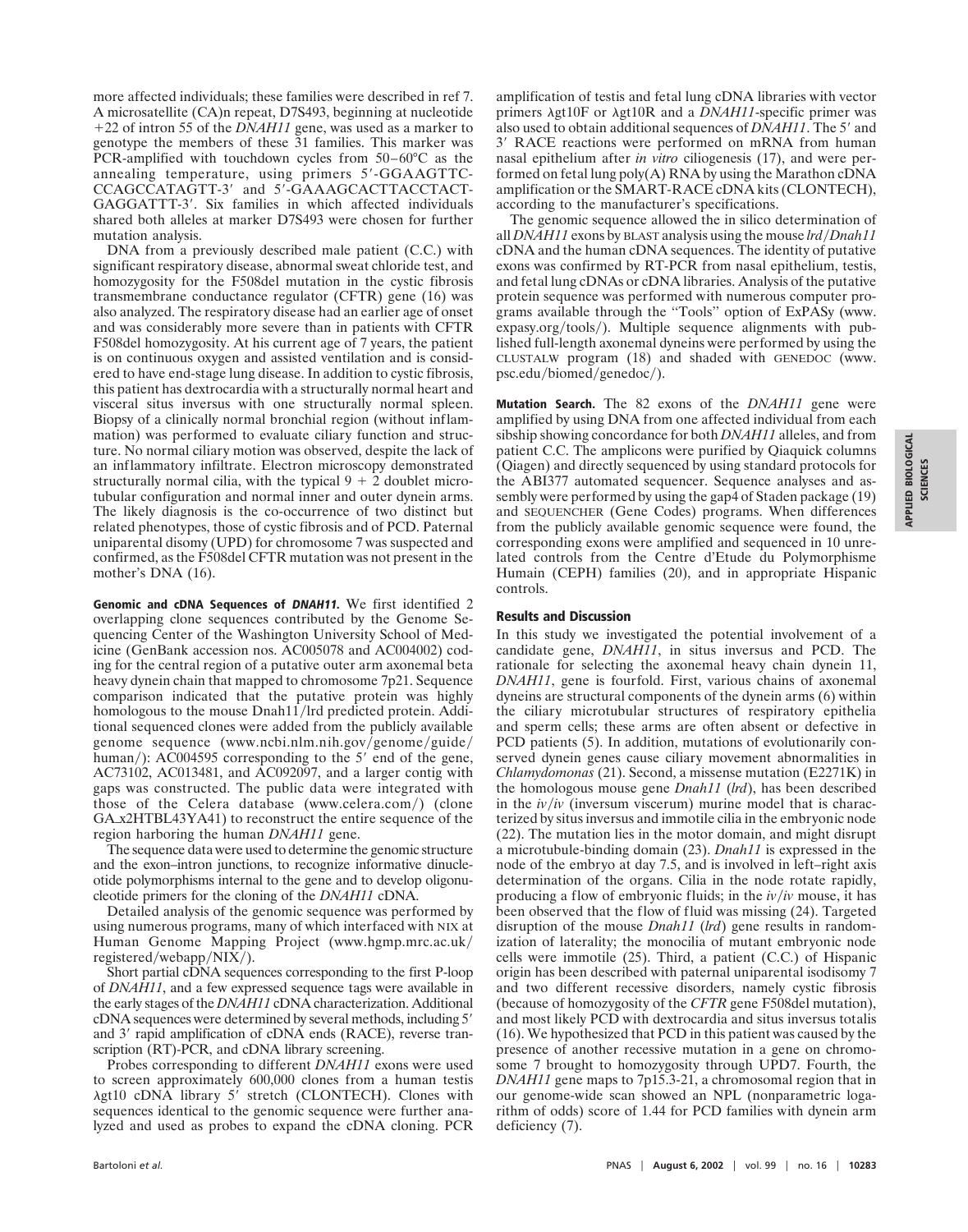

**Fig. 1.** (A) DNAH11 gene. Chromosomal localization, genomic clones, and exon distribution shown as the output of the NIX program (http:// menu.hgmp.mrc.ac.uk/menu-bin/Nix/Nix.pl). Exons are numbered. Nucleotide numbers are shown in the thick green line. Clones corresponding to the nucleotide sequences are also shown. (*B*) Schematic representation of the domain structure of *DNAH11* (not exactly to scale). P1–P4, the four P-loops; AAA1–AAA6, the six AAA modules; Helix1-MT-Helix2, the B-link that includes the microtubule binding domain. The positions of the R2852X mutation and the other amino acid substitutions found are shown. (*C*) DNA sequence chromatogram of exon 52 of *DNAH11* showing homozygosity for the nonsense R2852X mutation. (*D*) Nuclear pedigree of patient C.C. with paternal UPD7 and schematic representation of portions of chromosome 7 with mutations in the *CFTR* and *DNAH11* genes. The mutant alleles are shown with red symbols, and the normal alleles are shown with clear symbols.

We used several different methods (cDNA library screening from human nasal epithelium and testis, RT-PCR, 5' RACE, comparisons with the public and Celera genome sequences) to determine the full-length cDNA sequence of the *DNAH11* gene, which consists of 13,670 nucleotides and contains an 13,569-nt ORF (GenBank accession no. AJ320497). Several alternatively spliced forms also exist. Comparison of the *DNAH11* cDNA sequence to that of the overlapping bacterial artificial chromosomes (26) (GenBank accession nos. AC013481, AC005078, AC004595, AC092097, and AC004002) and Celera contig GAx2HTBL43YA41 (27) allowed us to determine the genomic structure, intron–exon boundaries, and the precise mapping of *DNAH11* within 7p21. The gene is composed of 82 exons, extending over 353 kb of genomic sequence (Fig. 1*A*). The longest *DNAH11* cDNA that includes all identified exons, expressed in nasal epithelium or testis, encodes a putative protein of 4,523 amino acid residues. The putative protein (Fig. 1*B* and Fig. 2, which is published as supporting information on the PNAS web site, www.pnas.org) shows 84% identity and 91% similarity with the predicted mouse DNAH11 protein, as well as a high

**<sup>10284</sup>** www.pnas.org-cgi-doi-10.1073-pnas.152337699 Bartoloni *et al.*

degree of homology (up to 77% identity) with previously described outer-arm axonemal  $\beta$  heavy chain dyneins from different species.

Mutation analysis (by direct sequencing of PCR products) of all 82 *DNAH11* exons and the corresponding 160 intron-exon junctions of DNA from patient C.C. revealed a homozygous nonsense mutation (c.8554C $\rightarrow$ T; R2852X) in exon 52 (Fig. 1 *C*) and *D*). The presence of the mutation was confirmed in a second sample. This mutation lies within the motor domain, 10 aa before the fourth P-loop. The mutant protein is predicted to contain a normal N-terminal tail domain, and three of the six AAA (ATPases Associated diverse cellular Activities) domains (28, 29). Because the N-terminal tail is predicted to be present, if stable, the mutant protein should be correctly incorporated into the dynein arm complex. The mutant protein would, however, not be expected to apply force to the adjacent microtubule doublet, given the absence of the microtubule binding domain. This hypothesis is compatible with the electron microscopic findings in the patient's cilia, which revealed normal axonemes and dynein arms (see figure 1 of ref. 16).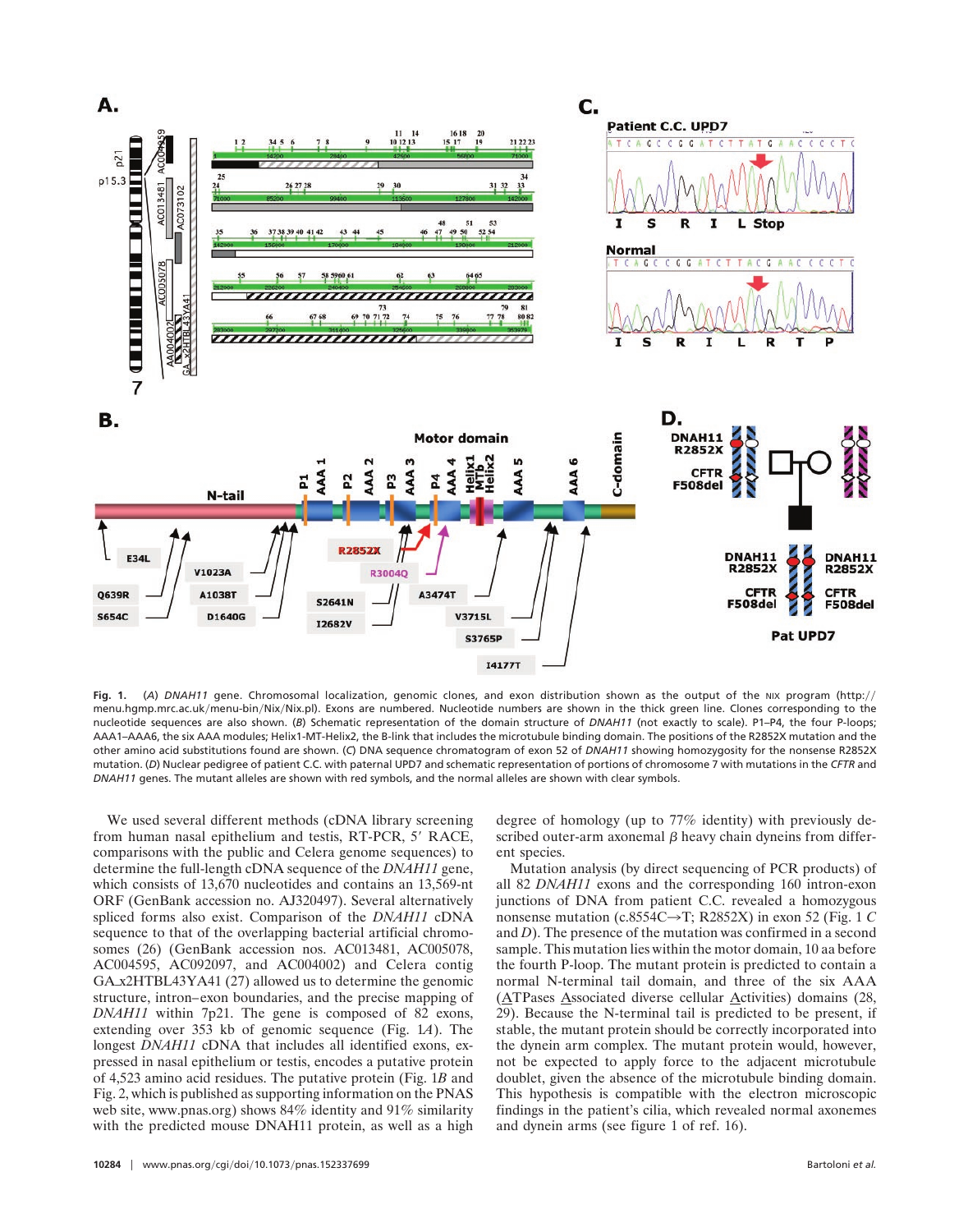#### **Table 1. Exonic variants in** *DNAH11***: Pathogenic mutations vs. polymorphisms**

| Exon | Codon<br>change       | AA<br>change  | Polymorphism vs. pathogenic mutation                                       | Patients with variant*                                        |
|------|-----------------------|---------------|----------------------------------------------------------------------------|---------------------------------------------------------------|
| 1    | $ACC \rightarrow ACT$ | <b>T18T</b>   | Polymorphism; no amino acid change, $+$ controls <sup>†</sup>              | UCL09                                                         |
| 1    | $GAG \rightarrow TTG$ | E34L          | Polymorphism; + controls,                                                  | GVA12, GVA29, GVA30, UCL03                                    |
| 4    | $AAT \rightarrow AAC$ | <b>N235N</b>  | Polymorphism; no amino acid change, $+$ controls                           | UCL09                                                         |
| 6    | $CCA \rightarrow CCG$ | <b>P355P</b>  | Polymorphism; no amino acid change, + controls                             | GVA29                                                         |
| 11   | $CAG \rightarrow CGG$ | Q639R         | Polymorphism; mouse Dnah11 has $R_t$ + controls                            | GVA30, UCL09                                                  |
| 11   | $TCT \rightarrow TGT$ | S654C         | Polymorphism; + controls                                                   | GVA30, UCL09                                                  |
| 14   | $GCA \rightarrow GCG$ | A818A         | Polymorphism; no amino acid change, $+$ controls                           | GVA29, GVA30, UCL09                                           |
| 16   | $GTC \rightarrow GCC$ | V1023A        | Polymorphism; + controls                                                   | GVA12, GVA15, GVA30, UCL03                                    |
| 16   | $GCT \rightarrow ACT$ | A1038T        | Polymorphism; + controls                                                   | C.C. hoz, GVA15, GVA12                                        |
| 25   | $ATT \rightarrow ATC$ | 114881        | Polymorphism; no amino acid change, $+$ controls                           | GVA15, GVA29, GVA30                                           |
| 28   | $GAT \rightarrow GGT$ | D1640G        | Polymorphism; $+$ controls, no new splice site <sup><math>\pm</math></sup> | GVA29                                                         |
| 45   | $TTC \rightarrow TTT$ | F2437F        | Polymorphism; no amino acid change, $+$ controls                           | GVA12, GVA15 hoz, GVA29, GVA30,<br>UCL03 hoz                  |
| 45   | $TCG \rightarrow TCA$ | S2452S        | Polymorphism; no amino acid change, $+$ controls                           | C.C. hoz, GVA29, GVA30                                        |
| 46   | $ACG \rightarrow ACA$ | T2549T        | Polymorphism; no amino acid change, $+$ controls                           | C.C. hoz, GVA12, GVA15 hoz, GVA29<br>hoz, GVA30, UCL03, UCL09 |
| 47   | $CAC \rightarrow CAT$ | H2599H        | Polymorphism; no amino acid change, $+$ controls                           | GVA29, UCL09                                                  |
| 48   | $AGT \rightarrow AAT$ | S2641N        | Polymorphism; + controls                                                   | C.C. hoz, UCL03, UCL09                                        |
| 49   | $ATT \rightarrow GTT$ | <b>I2682V</b> | Polymorphism; mouse Dnah11 has V, + controls                               | GVA29                                                         |
| 52   | $CGA \rightarrow TGA$ | R2852X        | Nonsense codon; pathogenic                                                 | C.C. hoz                                                      |
| 55   | $CGG \rightarrow CAG$ | R3004Q        | Potential pathogenic mutation                                              | GVA29                                                         |
| 64   | $GCC \rightarrow ACC$ | A3474T        | Polymorphism; mouse <i>Dnah11</i> has $T_t$ + controls                     | GVA12 hoz, GVA29 hoz                                          |
| 68   | TTG $\rightarrow$ GTG | L3715V        | Polymorphism; mouse Dnah11 has $V_1$ + controls                            | C.C. hoz                                                      |
| 69   | $TCT \rightarrow CCT$ | S3765P        | Polymorphism; + controls                                                   | C.C. hoz                                                      |
| 69   | $CAT \rightarrow CAC$ | H3773H        | Polymorphism; no amino acid change, $+$ controls                           | GVA <sub>12</sub>                                             |
| 77   | $ATT \rightarrow ACT$ | 14177T        | Polymorphism; + controls                                                   | GVA12, GVA29, UCL03                                           |
| 80   | $CTC \rightarrow CTA$ | L4383L        | Polymorphism; no amino acid change, $+$ controls                           | GVA15 hoz, GVA29 hoz, GVA30,<br>UCL03 hoz, UCL09              |

\*hoz, homozygous for the variant; all others were heterozygous.

 $<sup>†</sup>$  controls: the variant was found in controls.</sup>

\*Splice site consensus checked at http://125.itba.mi.cnr.it/~webgene/wwwspliceview.html and www.fruitfly.org/cgi-bin/seq\_tools/splice.pl.

We also detected several sequence variants in patient C.C., all in homozygous form, some of which result in amino acid substitutions (V1023A, A1038T, S2641N, and S3765P). None of the other 54 unrelated PCD/Kartagener syndrome patients from our collection, nor the 140 *DNAH11* Hispanic control alleles tested, had the R2852X nonsense codon. Analysis of patient C.C. provides convincing evidence that mutations in *DNAH11* are associated with situs inversus totalis and probably one form of PCD. This is to our knowledge the first time that a patient with uniparental isodisomy led to the positional candidate cloning of a disease-related gene; moreover, the case of C.C. is unique because this patient is likely to have two distinct recessive disorders (cystic fibrosis and PCD), caused by different mutant genes on the same chromosome 7; an alternative, but less likely explanation is that the patient has cystic fibrosis and isolated situs inversus totalis. Aside from the laterality defect, the mucociliary clearance abnormality in patient C.C. could result from either or both disorders, cystic fibrosis and PCD.

After confirming the DNAH11 mutation in patient C.C., we subsequently selected 6 multiplex PCD families (GVA12, GVA15, GVA29, GVA30, UCL03, UCL09) in which affected individuals showed concordant inheritance of both alleles for the highly polymorphic D7S493 microsatellite marker within intron 55 of *DNAH11*. The DNA from one affected from each of these 6 families was screened for mutations in the 82 exons of *DNAH11* and in the intron–exon junctions. We found 23 exonic changes (Table 1); 11 silent and 12 altering an amino acid. A further 19 intronic sequence variants within 50 nt of the exon boundaries were detected (Table 2). The 12 missense variants were further categorized as either benign variants or potentially pathogenic mutations. The likely polymorphisms were E34L, Q639R, S654C, V1023A, A1038T, D1640G, S2641N, I2682V, A3474T, V3715L, and I4177T.

The missense mutation R3004Q was found in heterozygous form in patient GVA29 from the Canary Islands, who showed PCD (with dextrocardia and situs inversus totalis) with absence

### **Table 2.** *DNAH11* **variants found in introns**

| Intron | Base change               |  |  |
|--------|---------------------------|--|--|
| 4      | $(-22)$ T $\rightarrow$ C |  |  |
| 16     | $(-8)$ C $\rightarrow$ G  |  |  |
| 24     | $(+13)$ A $\rightarrow$ G |  |  |
| 24     | $(-17)$ ins TTAAT         |  |  |
| 28     | $(-31)$ A $\rightarrow$ G |  |  |
| 37     | $(-13)$ T $\rightarrow$ C |  |  |
| 38     | $(-17)$ A $\rightarrow$ G |  |  |
| 45     | $(+26)$ C $\rightarrow$ T |  |  |
| 45     | $(-47)$ G $\rightarrow$ A |  |  |
| 47     | $(-45)$ T $\rightarrow$ G |  |  |
| 48     | $(+40)$ T $\rightarrow$ C |  |  |
| 53     | $(+23)$ C $\rightarrow$ T |  |  |
| 53     | $(-30)$ T $\rightarrow$ C |  |  |
| 55     | $(+20)$ G $\rightarrow$ A |  |  |
| 55     | $(+22)$ CA(n)             |  |  |
| 58     | $(-43)$ G $\rightarrow$ C |  |  |
| 62     | $(-45)$ A $\rightarrow$ G |  |  |
| 71     | $(-20)$ T(n)              |  |  |
| 80     | $(+23)$ A $\rightarrow$ C |  |  |